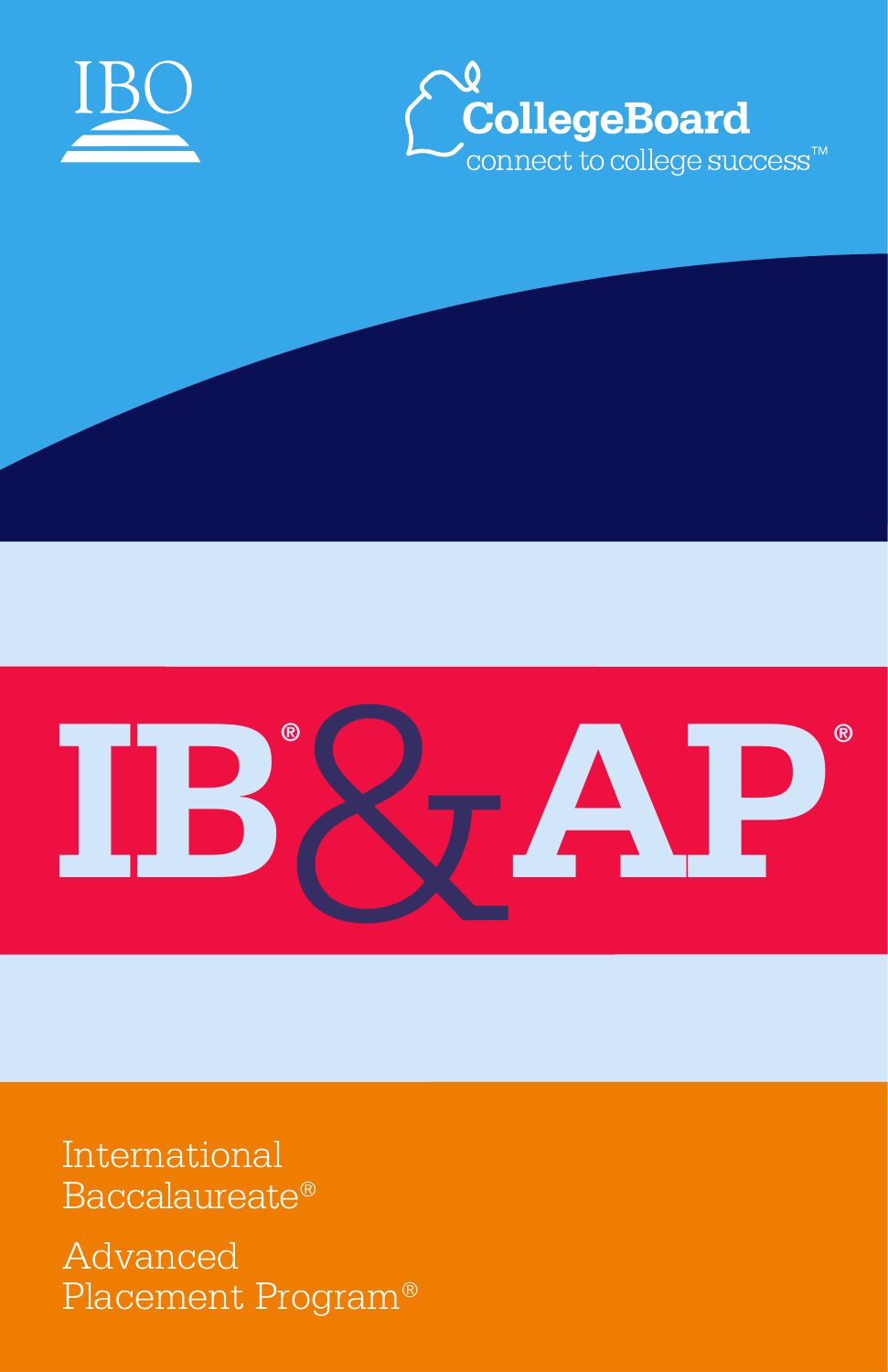# **What is the International Baccalaureate® Diploma Programme?**

The International Baccalaureate® Diploma Programme (IB®) is a rigorous preuniversity program leading to assessments in six subject areas. Established in 1968, the IB offers a challenging curriculum noted for its depth and its international perspective. The two-year IB Diploma Programme provides a coherent and demanding educational experience across the full curriculum. Beyond completing college-level courses and examinations, IB students are also required to engage in community service, individual research, and an inquiry into the nature of knowledge.

As of November 2004, the IB Diploma is accepted as an admissions credential at universities in 102 countries. In addition, high scores on IB exams often entitle students to credit or placement at university. IB courses and exams are offered at 1,215 schools in 117 countries.

# **What is the Advanced Placement Program®?**

The Advanced Placement Program<sup>®</sup> ( $AP^®$ ) is a challenging academic program designed to provide motivated high school students with college-level academic courses. Established in 1955 by the College Board, the AP Program is a cooperative educational endeavor between secondary schools and colleges and universities. High school students who complete AP

courses demonstrate their mastery of subject material by earning qualifying grades on AP Examinations.

AP is considered a standard for academic excellence in the United States, where nearly 60 percent of secondary schools participate in the program. AP courses with qualifying exam grades are accepted for credit, advanced placement, or both, by most American colleges and universities. In addition, AP courses and exam grades are used in the admissions process in more than 500 universities outside the United **States** 

# **What is the IB® Diploma?**

The International Baccalaureate Diploma, based upon best practices from national systems of education around the world, was designed to provide students from all countries an education credential that could be understood by universities in any country. IB assessment is varied and authentic, and takes place over the entire course of IB instruction. It culminates in a series of examinations, which were offered in 157 different subjects in 2001. These subjects are drawn from the following six subject groups:

> Language A1 Language B, Language A2, Ab Initio Individuals and Societies Experimental Sciences Mathematics Arts

Full IB Diploma students must study one course from each of the first five groups, plus either an Arts course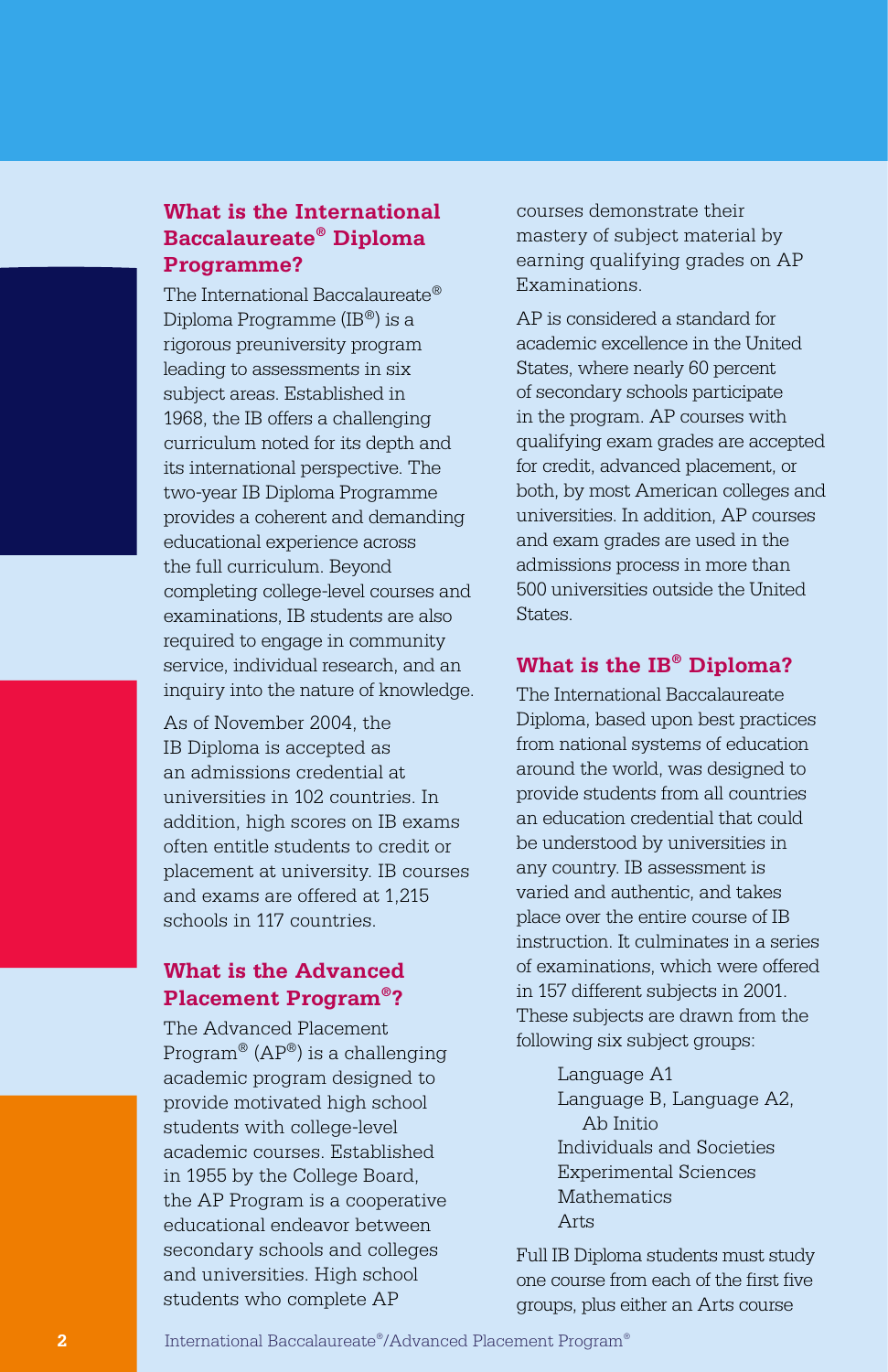or an elective from Groups 1–5. In addition, all diploma candidates must fulfill three central requirements:

- 1. Theory of Knowledge, an externally assessed course that contrasts ways of knowing in all six subject areas;
- 2. Extended Essay, an externally assessed, independent research project of 4,000 words in one of the six subject areas;
- 3. Creativity, Action, Service (CAS), active involvement in a minimum of 150 hours of community service, artistic, and physical activities.

IB assessments are scored on a 1–7 scale, with up to three additional points available for exemplary work on Theory of Knowledge and the Extended Essay. To earn an IB Diploma, a student must achieve a minimum total score of 24 points without any failing conditions.

# **What is the AP® International Diploma?**

The AP International Diploma (APID) was designed to accommodate American and international students at secondary schools in the U.S. and abroad who are applying to universities outside the United States. To qualify for the APID, students must earn AP grades of 3 or higher on four AP Exams in three of the five subject areas listed below. Students must take two exams in two different languages (Area I), either a Science or Mathematics exam (Areas II and III), and one or more exams from a subject area not already selected.

| Area I:             | Languages                      |
|---------------------|--------------------------------|
| Area II:            | Sciences                       |
| Area III:           | Mathematics                    |
| Area IV $\cdot$     | History and Social<br>Sciences |
| Area V <sup>.</sup> | Electives                      |

Students do not formally apply for the AP International Diploma. It is automatically awarded to any AP student who resides outside the U.S. and who successfully meets the diploma criteria. U.S. residents who meet the APID criteria and request that their AP Examination results be sent to a university overseas will also be awarded an APID certificate. The APID is being revised for 2006.

# **Who creates the International Baccalaureate examinations, and how are the exams graded?**

Generally speaking, the final IB grade of 1–7 consists of two major elements. Between 20 and 50 percent of the grade is based on internal assessment, classroom work done during the IB course and graded by IB teachers against specific published criteria. The remaining 50–80 percent of the grade is based on external assessments, which are developed by an international board of chief examiners, with input from IB teachers from around the world.

These criterion-based assessments are graded by an international body of 4,400 trained IB examiners, consisting of university professors and master secondary school teachers. The work of the examiners



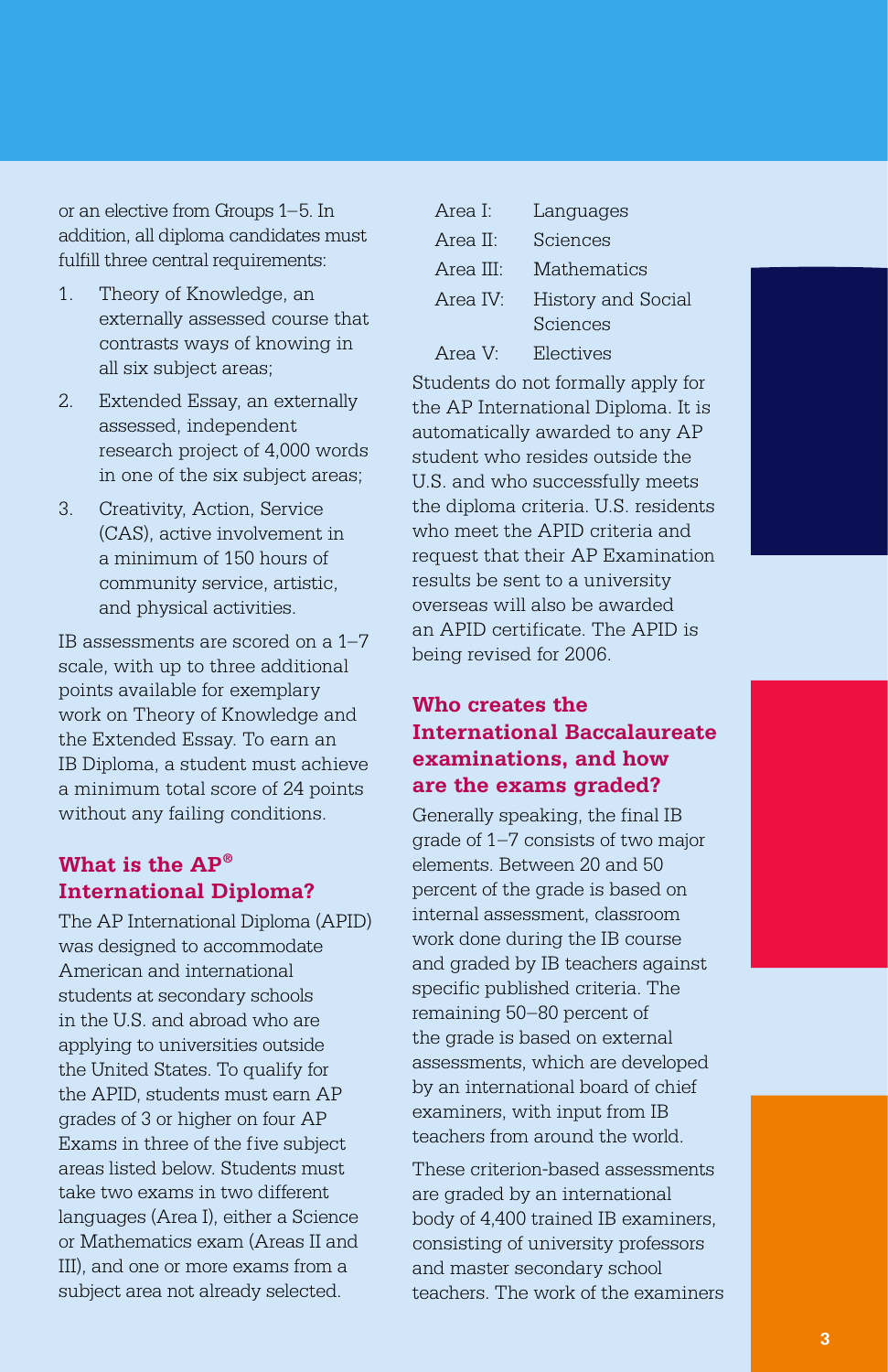is moderated by an examining board that is also responsible for ensuring that scoring is consistent across subjects and across the world. A final award meeting takes place in each subject at IB's Curriculum and Assessment centre in Wales, and results are issued each year in early July.

# **Who creates the AP Examinations, and how are the exams graded?**

AP Examinations are created by a committee of experienced AP secondary school teachers and university professors specializing in each of the disciplines for which an examination is offered. The multiple-choice portion of AP Exams is scored by computer. The free-response sections of AP Exams are scored by AP teachers and university professors in a weeklong June scoring session. Detailed scoring rubrics are established for each examination by Chief Faculty Consultants for each discipline, who oversee the scoring of the free-response questions. Great care is taken by the Chief Faculty Consultants to ensure accuracy and consistency in scoring to result in a fair assessment of student free-response performances. Total composite scores for the combined multiple-choice and freeresponse portions of the exams are converted into AP grades of 1 (no recommendation) to 5 (extremely well qualified), which are released in mid-July to the students and the colleges and universities of their choice.

# **How do colleges and universities recognize International Baccalaureate courses and the IB Diploma?**

IB has largely succeeded in its goal to be a universally recognized admissions credential. Specific agreements are in place with ministries of education and universities in 102 countries that recognize the IB Diploma as a valid means of earning entry to postsecondary study.

The IB Diploma is increasingly being viewed as a strong indicator of academic promise and achievement. IB students often have an advantage in the admissions process at selective universities. In addition, IB courses and exams are recognized for the purpose of advanced credit and/or placement at over 1,000 North American colleges and universities. In fact, nearly 120 postsecondary institutions now grant a full year of credit or its equivalent to students who have earned the IB Diploma.

#### **How do colleges and universities recognize AP courses and the AP International Diploma?**

Approximately 3,400 North American universities recognize AP courses and examinations. Students presenting qualifying grades on AP Exams may earn anywhere from 3 to 6 credits (for a single course) to one year of college credit and, on occasion, two years of credit, thereby earning secondyear and sometimes third-year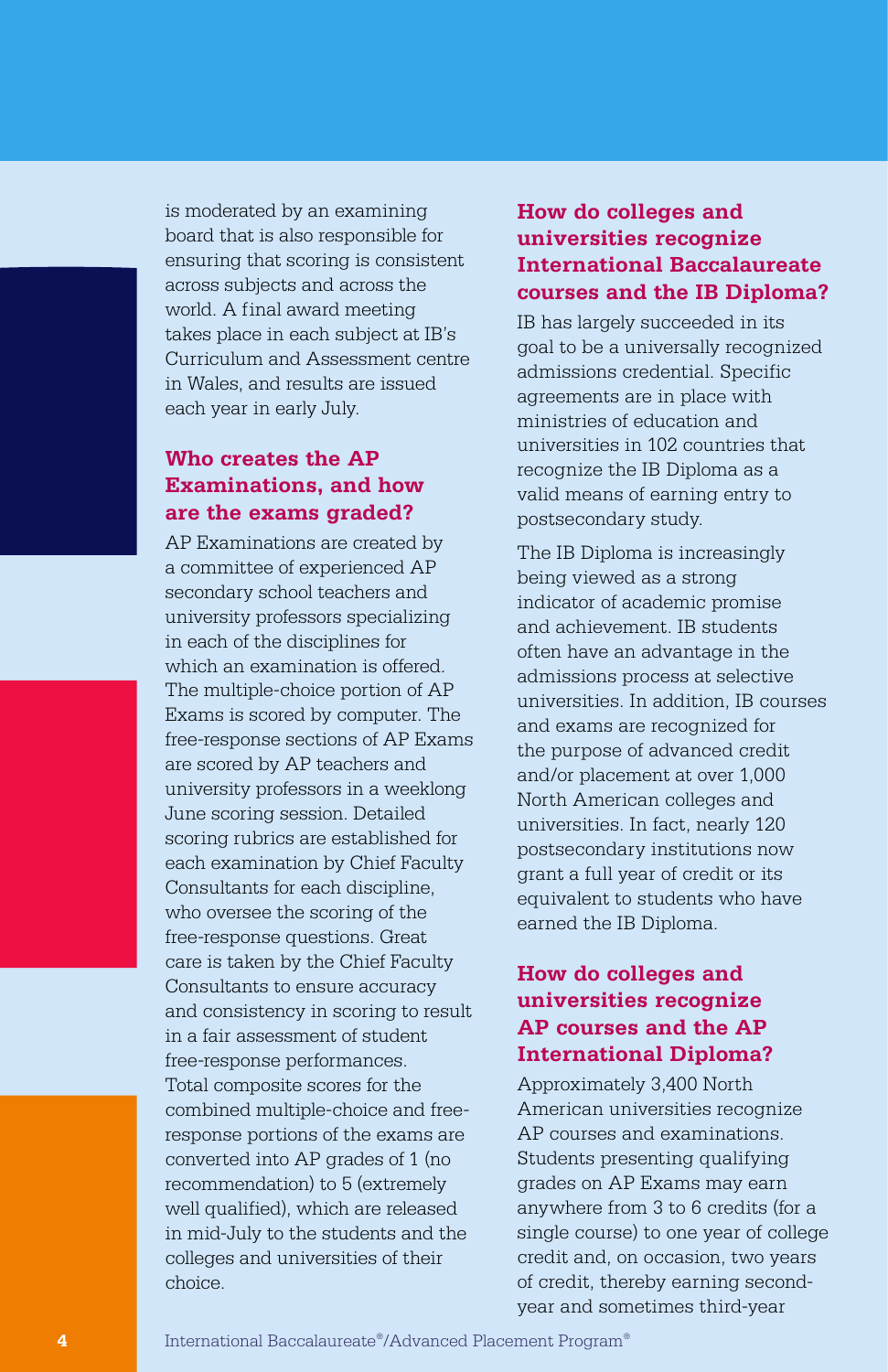standing. As universities in the United States and abroad differ regarding the exact nature of their acceptance policies, AP students are advised to inquire directly at the universities concerning their respective policies for specific AP Examinations.

AP courses and qualifying grades are also used as acceptance and admissions criteria by an increasing number of universities in identifying high-performing and highly motivated students. By taking AP courses, students demonstrate their mastery of a subject and their ability to work at the academic level required in higher education.

Students who have earned the Advanced Placement International Diploma fulfill university qualification requirements for selective universities worldwide, including those in Australia, Austria, Canada, Ecuador, France, Germany, Mexico, the Netherlands, Sweden, Switzerland, and the United Kingdom.

# **What similarities exist between the AP and IB programs?**

- 1. Both are rigorous programs devoted to educational excellence; each program sets high performance standards for students and faculty.
- 2. Both programs involve dedicated and creative teachers committed to their students, their disciplines, and their profession.
- 3. Both programs attract highly motivated students who wish to excel academically and attend the most selective colleges and universities.
- 4. Both programs provide for articulation with middle-school curricula, IB through its Middle Years and Primary Years Programmes, and AP through its Pre-AP® program and its SpringBoard™ initiative.
- 5. Both programs have attracted the attention of international educators, educational policymakers, and the general public as ways to improve the quality of education around the world.
- 6. Both programs value students doing independent research, thinking, and writing. IB students are expected to produce a 4,000-word Extended Essay as a formal requirement of the IB Diploma. AP teachers and IB teachers typically require students in AP and IB courses to write extended research essays, papers, and reports that involve the use of both primary and secondary sources, and that also require independent thinking, analysis, and interpretation.
- 7. In support of the academic programs, both AP and IB offer extensive professional development opportunities for teachers and administrators worldwide.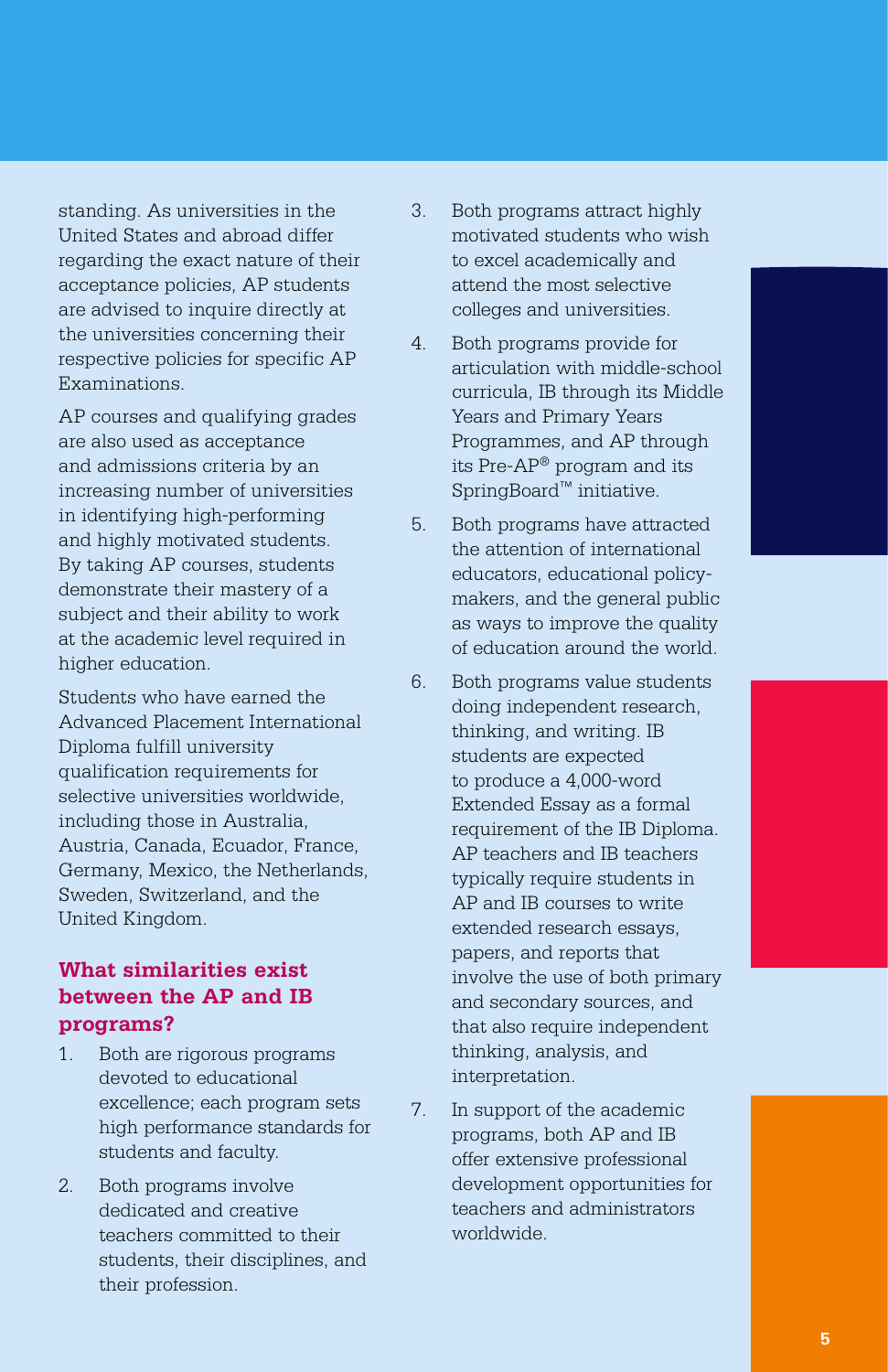#### **Why do IB?**

#### A High Level of Recognition

Universities in 102 countries welcome IB diplomas as well as individual courses for admissions, placement, and credit purposes. Individual IB courses are recognized as signifying a student's rigorous preparation in an academic discipline; the IB diploma signifies such preparation in all six academic disciplines, service to community, and development of an international perspective.

#### Fair and Balanced Assessment Using International Standards

IB assessment is of many types, occurs several times over the usual two-year duration of IB courses, and includes the classroom teacher as a partner. IB students' work is assessed by several examiners whose assessments are carefully moderated by an international examining board. IB teachers receive detailed formal feedback on every aspect of their students' IB assessment each year.

#### A Remarkable Degree of Flexibility

IB curricula and examinations are available in IBO's three official languages of English, Spanish, and French. The IB Diploma offers schools a wide variety of courses, teachers a wide choice of topics, and students a wide variety of assessments and areas of specialization.

#### Commitment to Authorized Schools

Schools must undergo an exhaustive application process for authorization to offer our courses. Once authorized, schools are required to participate in IB professional development on a regular basis and to be reviewed every five years by the appropriate regional IBO office.

#### **Why do AP?**

#### Extensive Recognition

AP is recognized by approximately 3,400 American colleges and universities, which grant credit, advanced placement, or both for AP courses and exam grades. More than 500 additional universities in more than 30 countries also recognize AP courses and exam grades in the admissions process. Colleges and universities recognize the value of AP for preparing students to succeed in rigorous university courses.

#### Affordability and Flexibility

AP is affordable, the only fee being the \$82 per examination, \$22 of which may be waived in cases of economic need. AP offers flexibility for schools, which can offer one or many AP courses, and different AP courses from year to year. AP also offers flexibility for teachers, who have latitude to determine their own curricula.

#### Access and Equity

AP promotes open access to students who may excel in only one or two academic disciplines. The AP Program is designed to give all students an opportunity to challenge themselves with a rigorous academic experience.

#### Exam Reliability and University Standards

AP emphasizes statistical exam reliability to ensure fairness in scoring, along with results that can be trusted by students, schools, and universities. Through regular surveys and comparability studies, the AP Program ensures that courses and examinations reflect actual university-level standards.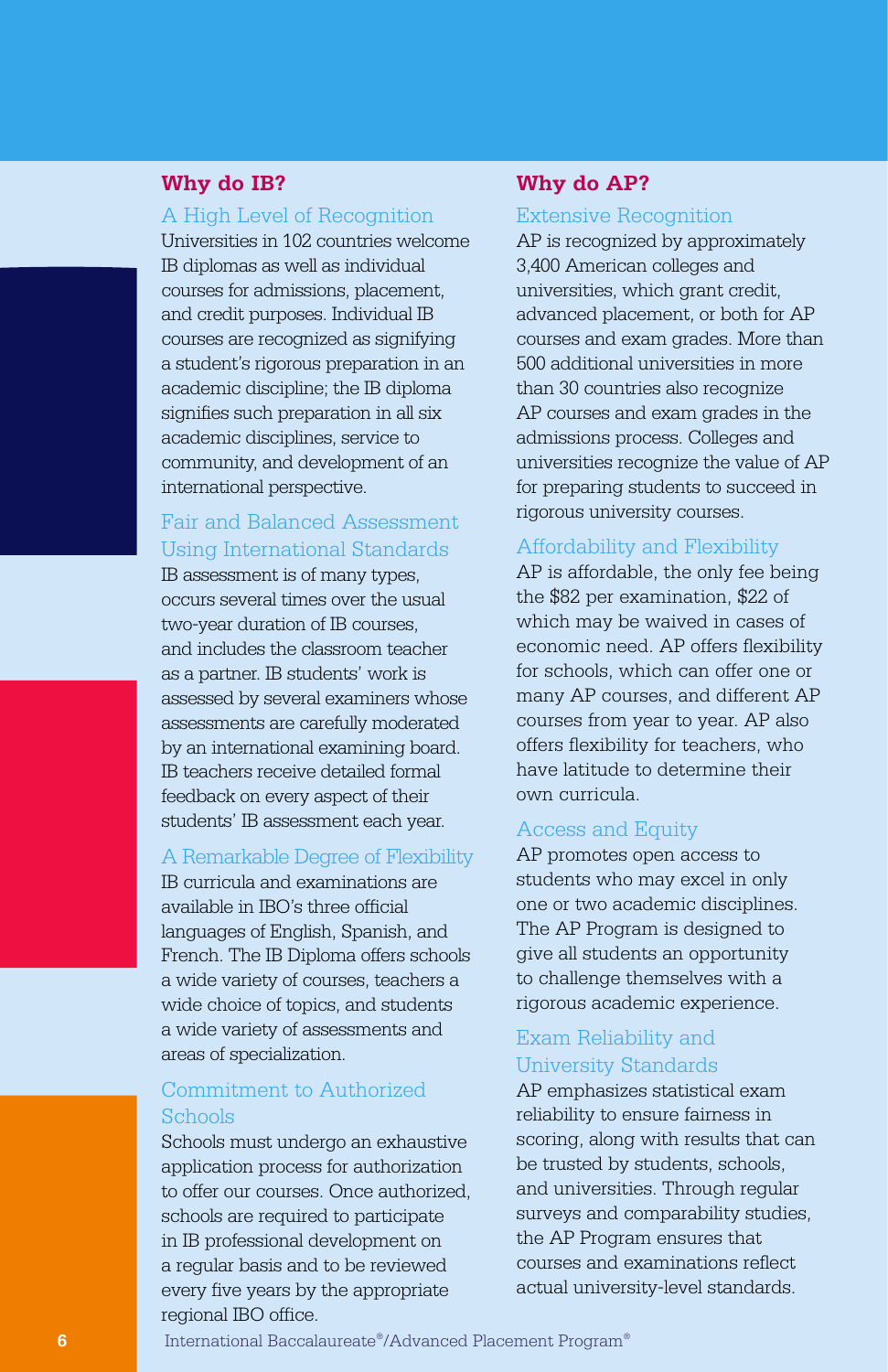# **Comparative Data** 2004

|           | Number of<br><b>Schools</b> | Number of<br><b>Students</b> | Number of<br><b>Exams</b> | Number of<br><b>Countries</b> |
|-----------|-----------------------------|------------------------------|---------------------------|-------------------------------|
| <b>IB</b> | $1,200+$                    | $56,000+$                    | 187,000+                  | 117                           |
| AP        | $14,000+$                   | $1,100,000+$                 | 1,870,000+                | 100                           |

# **IB**&**AP:** An Overview

IB Programme Elements AP Program Elements Courses and Examinations Courses and Examinations Centrally Moderated Assessment Centralized Assessment Recognition Abroad and in the U.S. Recognition in the U.S. and Abroad IB Diploma AP International Diploma Middle Years Programme Pre-AP Program Initiatives Primary Years Programme 34 Exams, 19 Disciplines 162 Exams, 51 Disciplines

 Teacher Professional Development Teacher Professional Development TOK / CAS / Extended Essay Scholar Awards / School Awards

Copyright © 2004 by College Board. All rights reserved. College Board, Advanced Placement Program, AP, Pre-AP, and the acorn logo are registered trademarks of the College Entrance Examination Board. Connect to college success and SpringBoard are trademarks owned by the College Entrance Examination Board. Other products and

owners. Visit College Board on the Web: www.collegeboard.com.

www.ibo.org

# www.collegeboard.com